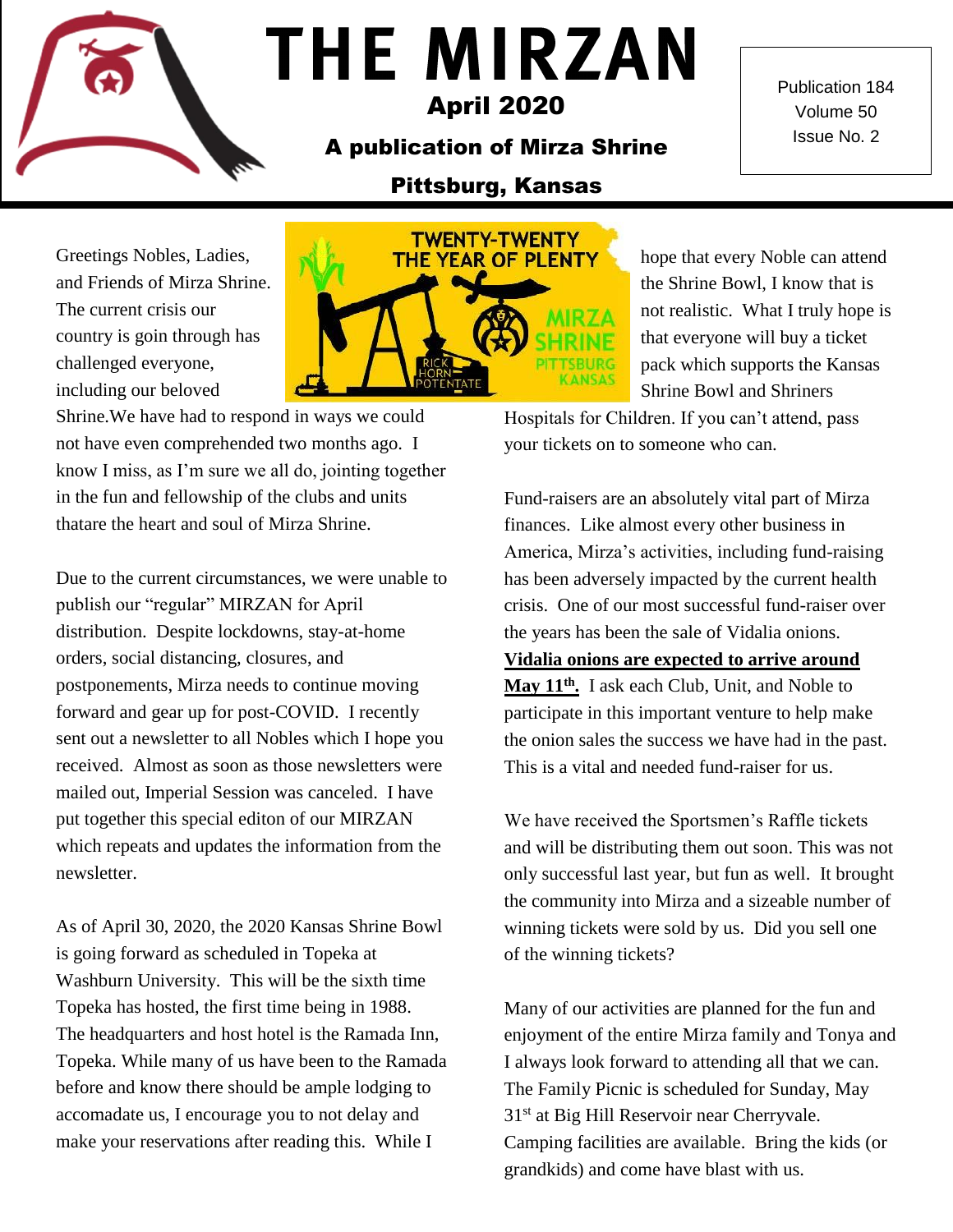## **MIRZA Stated Meeting Dinner**

July 15, 2020 - 6:15 p.m.

Join your Shrine friends at Mirza for a complimentary dinner and fellowship before the stated meeting.

# **MIRZA Stated Meeting**

## **Official Call of the Potentate**

July 15, 2020 at 7:00 p.m.

Notice is hereby given that the scheduled Stated Session of Mirza Shriners will be held at the Shrine Center for the transaction of such business as may come before the Shrine Center

> **Rick Horn, Potentate** Darrell Orender, Recorder



Our next MIRZAN should be back to "normal" in July and I look forward to seeing all the pictures, club articles, officer listings, booster lists, and everything we have come to expect in our MIRZAN which has now gone all digital. For those that haven't, make sure and 'like' and follow our Facebook page where we post the most current information (such as the cancellation of the Imperial Session). I look forward to seeing many of you at our Stated Meeting on July 15 in Pittsburg. After our meal, First Lady Tonya will have a ladies program elsewhere in the Temple while we have our meeting. Bring your lady to dine with us at 6:15.

Your Divan, myself, and Tonya, look forward to the time when we can all be together and enjoy the fun and fellowship that is Mirza Shrine.

Fraternally,

*Rick Horn* 2020 Potentate



**TWENTY-TWENTY THE YEAR OF PLENTY**